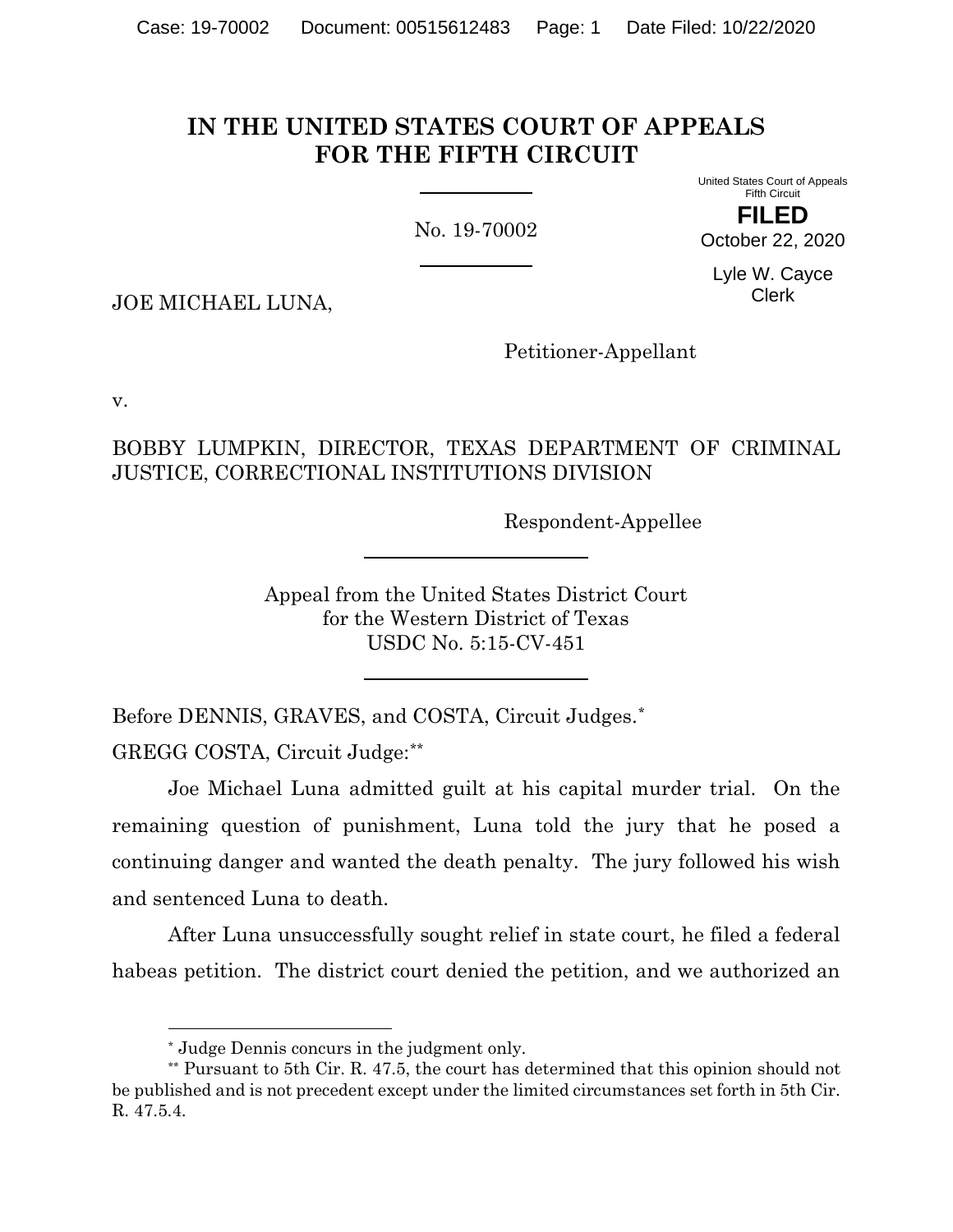appeal on only one issue: whether his trial counsel was constitutionally deficient in his investigation and presentation of mitigation evidence. Under the demanding standard to obtain federal habeas relief on claims a state court rejected, we affirm.

I.

We detailed the facts of this case at the certificate of appealability stage, *Luna v. Davis*, 793 F. App'x 229 (5th Cir. Oct. 24, 2019), so we provide only a summary here. Luna strangled Michael Andrade, a premed college student, to death while burgling Andrade's apartment. He pleaded guilty before the jury at the beginning of trial. The state trial court then held a one-phase trial after which it instructed the jury to find Luna guilty based on his plea and asked it to answer the special issues relevant to the death penalty.

The state presented evidence showing that Luna would continue to be dangerous. In addition to extensive testimony establishing his violent past, the state showed that Luna continued to plot serious crimes while in jail awaiting trial. He told his cellmate about a plan to escape using the trial judge as a "human shield." This was not just talk; Luna had obtained and hidden a handcuff key in a bar of soap.

At the conclusion of the state's case, Luna testified on his own behalf and against his attorney's advice. Luna told the jury he wanted the death penalty. Although he expressed remorse for his crimes, he testified that previous incarceration had not rehabilitated him and future incarceration would only "make [him] worse." He also said that he did not "blame none of [his] circumstances." On cross examination, Luna stated there was no mitigating evidence "whatsoever" that should keep the jury from sentencing him to death.

Following Luna's testimony, his attorney called two other witnesses. Margaret Drake, a social worker and mitigation specialist, had interviewed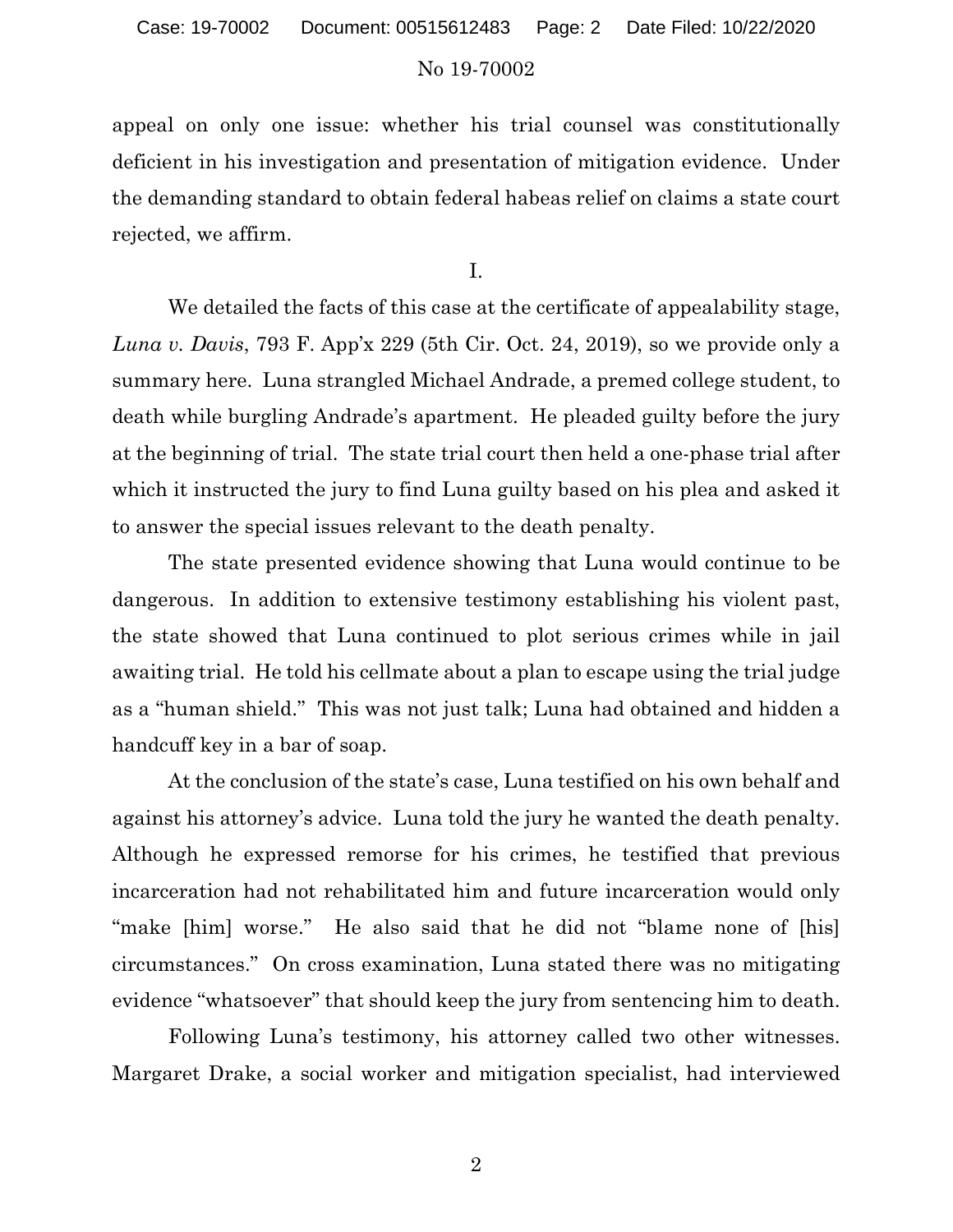Luna, his mother, his former stepmother, and two aunts. She testified that Luna had an unstable childhood, that he was probably physically abused, and that many of his family members had criminal histories and mental illnesses. The jury also received Drake's five-page report, which detailed Luna's childhood and highlighted that he may have been sexually abused.

A forensic psychiatrist, Brian Skop, assessed Luna's future dangerousness. Skop, who had interviewed Luna, testified that the defendant had a history of substance dependency, an impulsive personality, and antisocial personality disorder. Despite these challenges, Skop concluded that Luna would likely be at a lower risk for violence as time passed.

The defense then rested, and the jury answered the special issues in favor of the death penalty.

After exhausting his direct appeals, Luna sought habeas relief in state court. As relevant to our appeal, Luna argued that his childhood sexual abuse was immediately apparent from Drake's report. Luna's theory was that failing to further investigate the abuse and present it in the form of oral testimony was constitutionally deficient. He also provided an affidavit from Dr. Jack Ferrell, which stated that Luna suffered from mental illnesses Skop did not discuss, including schizophrenia, depression, and substance abuse. The state habeas court held both that Luna's counsel provided adequate assistance and that, if any failure occurred, it did not prejudice Luna.

Luna then sought habeas relief in federal district court on several grounds. The district court denied relief and a certificate of appealability. He next sought a certificate of appealability from us, which we granted only on whether "his trial counsel was constitutionally ineffective for failing to investigate and present additional mitigating evidence," particularly "(1) that his mother knew of and was willing to testify about sexual and physical abuse

3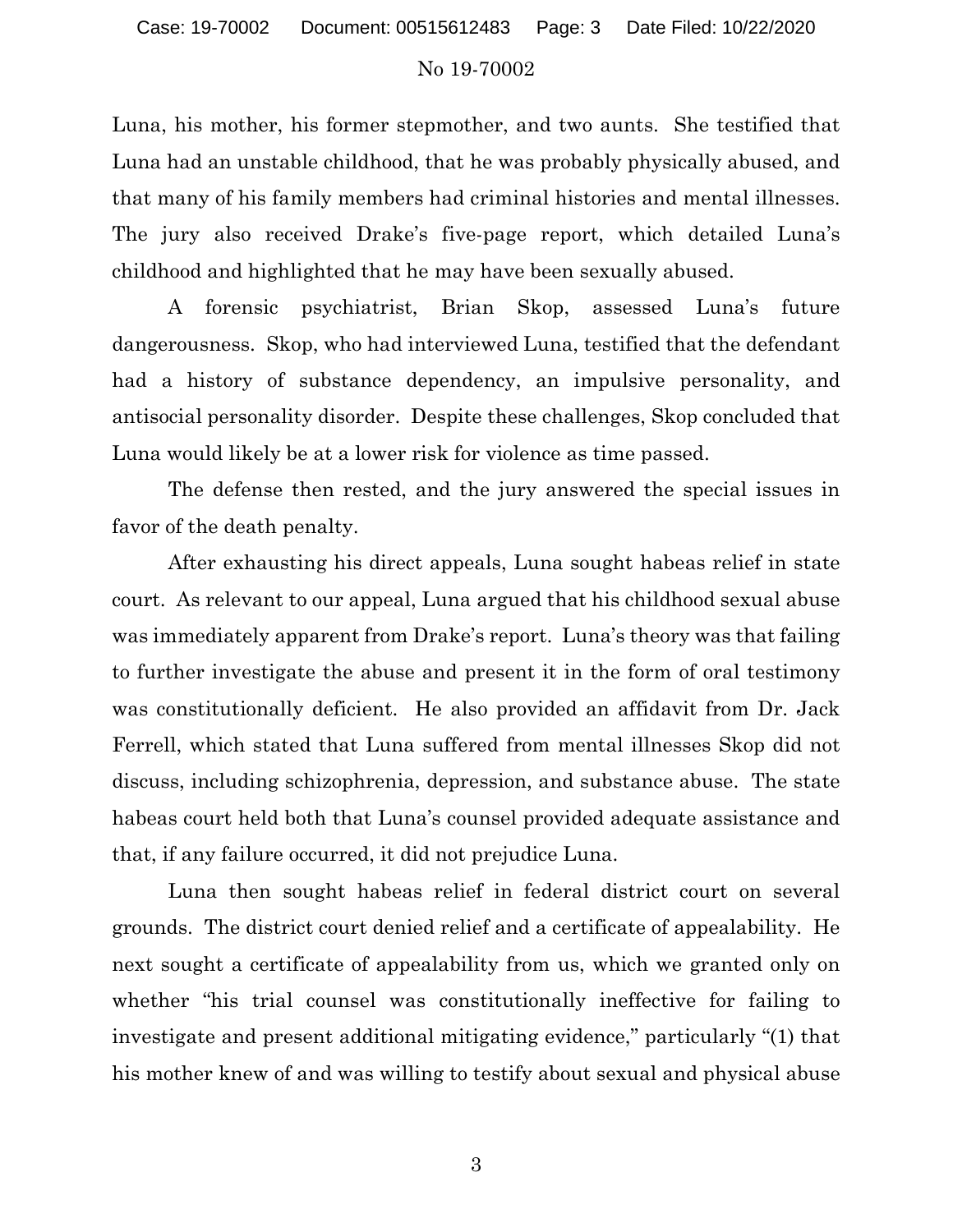he suffered as a child; and (2) that a thorough examination of his psychological state would have revealed that he suffers from a variety of mental health problems, including schizophrenia, depression, and PTSD." *Luna*, 793 F. App'x at 232.

II.

Because the state courts adjudicated Luna's ineffective assistance claim on the merits, 28 U.S.C. § 2254(d) provides the governing standard. Under that provision, federal courts may grant habeas relief only if the state court's decision "was contrary to, or involved an unreasonable application of, clearly established Federal law, as determined by the Supreme Court of the United States," or "was based on an unreasonable determination of the facts in light of the evidence presented in the State court proceeding." 28 U.S.C. § 2254(d). Luna argues that the state court unreasonably applied *Strickland v. Washington*, 466 U.S. 668 (1984), and its progeny.

With the Antiterrorism and Effective Death Penalty Act framing our review, we turn to the question of whether the state court unreasonably rejected Luna's *Strickland* claim. There is a Sixth Amendment violation if counsel's performance was constitutionally deficient and that deficiency prejudiced the defendant. *Strickland*, 466 U.S. at 688, 694, 700. To be "deficient," trial counsel's performance must be objectively unreasonable. *Id.* at 687–88. Deficient performance prejudices the defendant if there is a reasonable probability that the outcome of the defendant's trial would have been different but for the deficient representation. *Id.* at 694. Because a unanimous jury verdict was necessary to sentence Luna to death, the prejudice inquiry reduces to whether there is a reasonable chance that a single juror would not have voted for the death penalty if counsel's performance had met constitutional standards. *Wiggins v. Smith*, 539 U.S. 510, 537–38 (2003).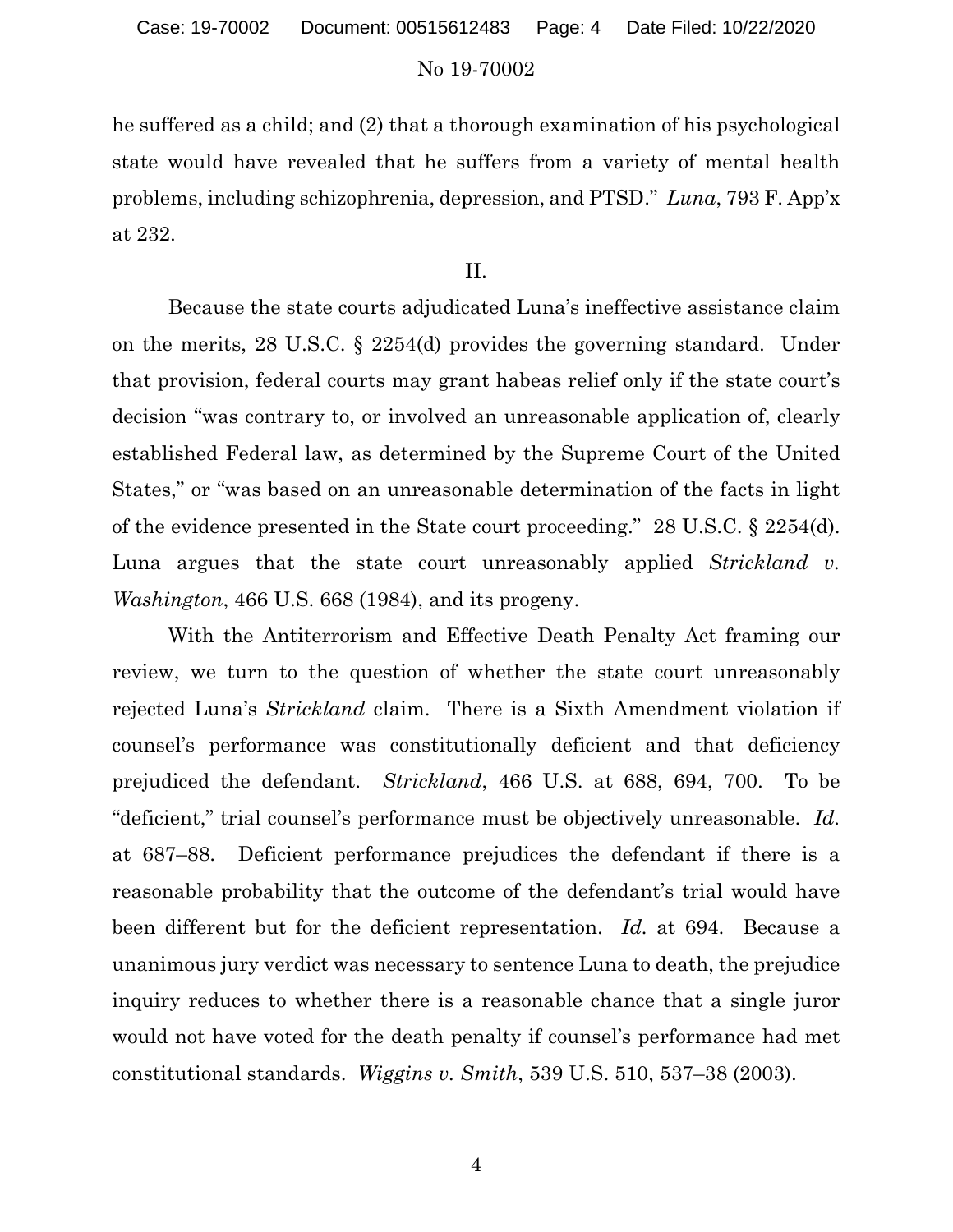#### Case: 19-70002 Document: 00515612483 Page: 5 Date Filed: 10/22/2020

#### No 19-70002

We assume, without deciding, that Luna's counsel fell below the constitutional minimum in failing to investigate and present all mitigating evidence. *See, e.g.*, *Andrus v. Texas*, 140 S. Ct. 1875, 1881–82, 1885–87 (2020) (holding that counsel's failure to present mitigating evidence constituted deficient performance). The remaining question is whether the state court's prejudice determination—that there was no reasonable probability that additional evidence of Luna's sexual abuse and mental illness would have caused a juror to vote differently—was unreasonable.

It may be that a state court judge could have found prejudice in Luna's case. To determine whether a failure to present mitigation evidence prejudiced a defendant, courts "reweigh the evidence in aggravation against the totality of available mitigation evidence." *Wiggins*, 539 U.S. at 534.[1](#page-4-0) Courts have found prejudice when counsel failed to present childhood abuse and mental health problems as mitigating evidence. *See, e.g.*, *Porter v. McCollum*, 558 U.S. 30, 41, 43 (2009) ("It is unreasonable to discount to irrelevance the evidence of

<span id="page-4-0"></span><sup>&</sup>lt;sup>1</sup> Luna argues that the district court's application of this standard was inappropriate because Texas does not require jurors to balance aggravating and mitigating evidence. Texas requires Luna's jury to determine "whether there is a probability that the defendant would commit criminal acts of violence that would constitute a continuing threat to society," considering "all evidence admitted at the guilt or innocence stage and the punishment stage, including evidence of the defendant's background or character or the circumstances of the offence that militates for or mitigates against the imposition of the death penalty." TEX. CODE CRIM. PROC. ANN. art. 37.071,  $\S$  2(b)(1), (d)(1). If the jury answers that question "yes," as it did, Texas further requires them to determine "[w]hether, taking into consideration all of the evidence, including the circumstances of the offence, the defendant's character and background, and the personal moral culpability of the defendant, there is a sufficient mitigating circumstance or circumstances to warrant that a sentence of life imprisonment without parole rather than a death sentence be imposed." *Id.* art. 37.071, § 2(e)(1). Both charges instruct juries to consider *all* evidence, mitigating or aggravating. Weighing all evidence is necessary to both questions, so our review—determining whether there is a reasonable probability a juror would have voted against the death penalty but for inadequate counsel—does as well. *See Andrus*, 140 S. Ct. at 1885–87 (recognizing in a Texas case that this prejudice inquiry requires a court to reweigh the mitigation evidence—what was presented at trial as well as what should have been—against the aggravating evidence (citing *Williams v. Taylor*, 529 U.S. 362, 397–98 (2000)).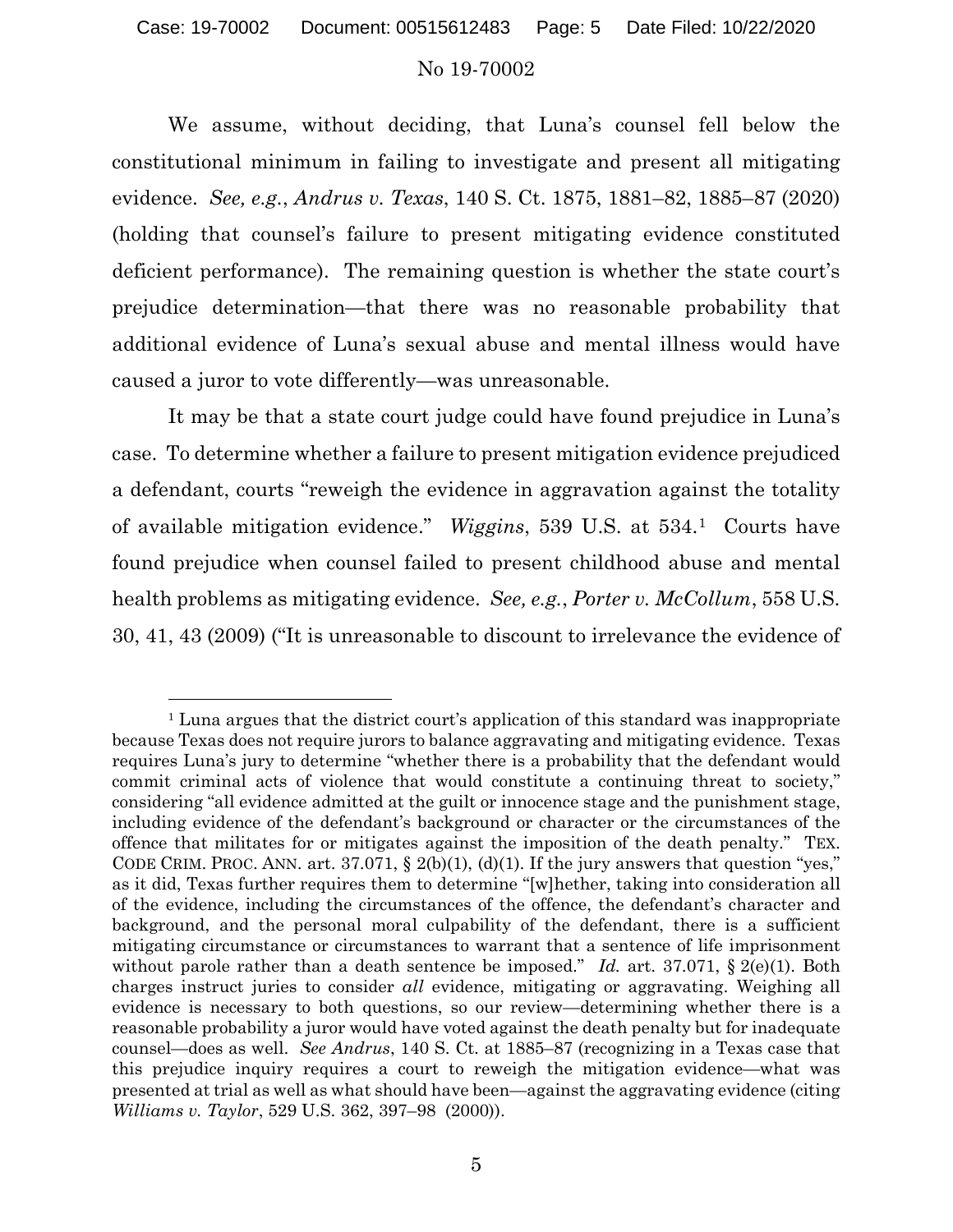#### Case: 19-70002 Document: 00515612483 Page: 6 Date Filed: 10/22/2020

#### No 19-70002

[defendant's] abusive childhood . . . ."); *Rompilla v. Beard*, 545 U.S. 374, 391– 92 (2005) (defendant suffered from schizophrenia, "extreme mental disturbance," and childhood physical abuse). And Luna points to significant mitigating evidence that could have been presented, including his mother's potential testimony that Luna was a victim of childhood sexual abuse, and that he suffered from schizophrenia and other mental illness. Luna also has direct evidence that concerns about his mental health were on the jury's mind: during deliberations the jury asked for the "psychiatric report of Dr. Skop," though the judge could not give it to them because that report had not been admitted.

But it is not enough for Luna to show that a judge looking at prejudice on a blank slate could rule in his favor. AEDPA requires Luna to show that a reasonable judge would have had to reach that result. *Harringon v. Richter*¸ 562 U.S. 86, 102 (2011) (explaining that AEDPA's relitigation bar allows federal courts to grant relief only when "there is no possibility fairminded jurists could disagree that the state court's decision conflicts with this Court's precedents"). That he cannot do.

Several factors allow a judge to reasonably distinguish this case from others in which there was prejudice from counsel's failure to present mitigating evidence of mental illness and childhood trauma. The most obvious one is Luna's own testimony. He told the jury he could not rehabilitate, that the death penalty was appropriate, and that no mitigating evidence existed to compel a contrary conclusion. The Supreme Court has found that trial counsel's failure to present mitigating evidence did not prejudice a defendant in analogous circumstances. *See Schriro v. Landrigan*, 550 U.S. 465, 475–80 (2007) (denying habeas relief when the defendant testified no mitigating evidence existed, instructed his attorney to present none, and told the sentencing court to "bring [the death penalty] right on").

6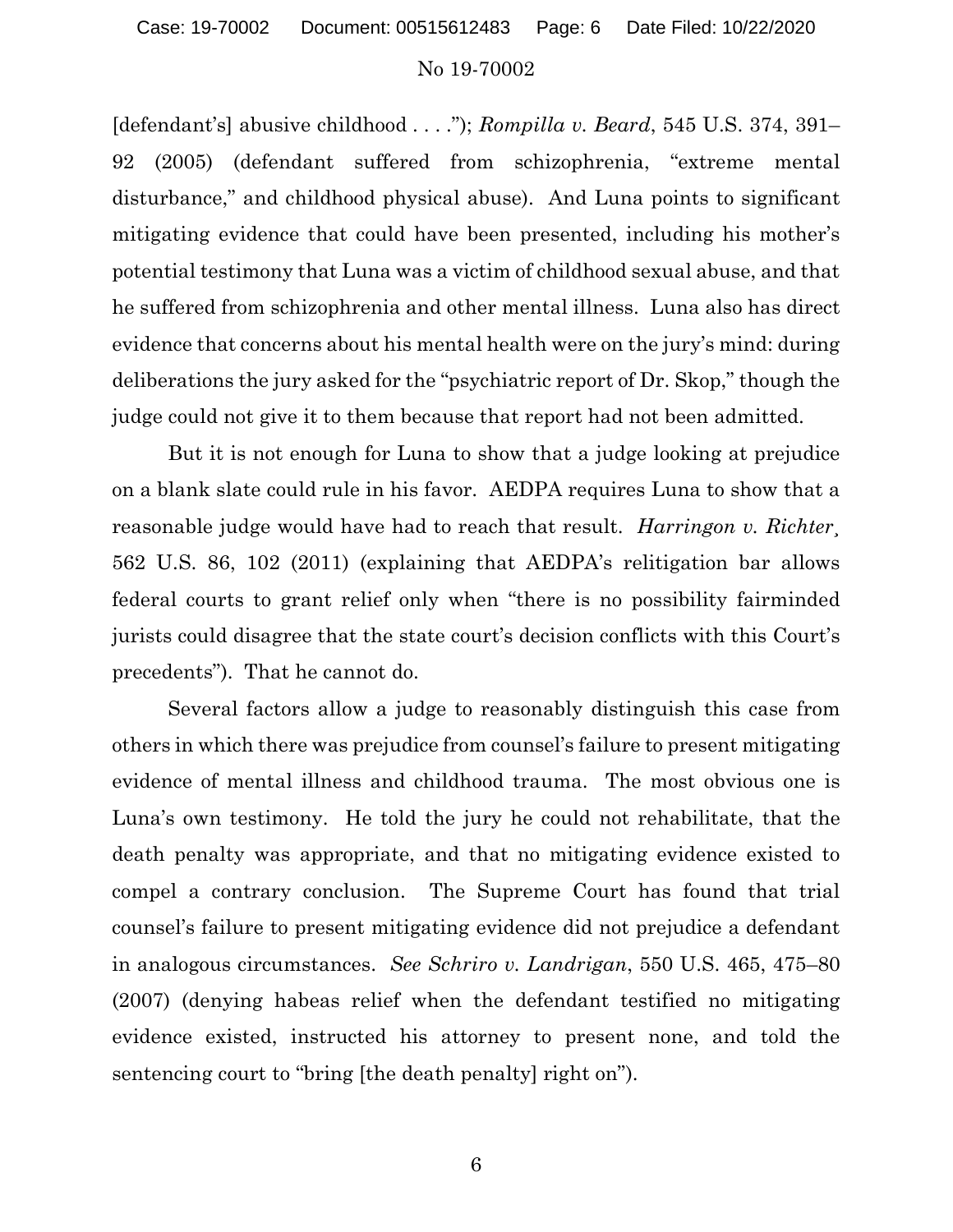#### Case: 19-70002 Document: 00515612483 Page: 7 Date Filed: 10/22/2020

#### No 19-70002

That unusual feature of this case alone is likely enough to require us to defer to the state court's "no prejudice" determination. But there is more. Luna's asking the jury to give him the death penalty should not obscure the other strong aggravating evidence that existed. He committed a cold-blooded murder. He had an extensive and violent criminal history, including multiple home invasions. In some of those he pressed a gun against victims' heads. In one, he blindfolded family members and tied their wrists and feet with duct tape. In yet another, he wrapped residents up in bedsheets and left them underneath a Christmas tree. Then there is Luna's postarrest scheme for a jail break in which he would use the judge as a human shield if the escape did not go as planned.

On the mitigation side of the ledger, the evidence Luna argues his counsel should have presented was largely cumulative of what the jury did hear. Drake's testimony established that Luna suffered physical abuse, endured an unstable childhood, and had many family members with criminal histories and substance abuse disorders. Luna now argues that further investigation would have revealed further childhood physical and sexual abuse. But while the jury did not hear oral testimony about sexual abuse, it did have Drake's report, mentioning that Luna's uncle may have molested him as a child. Likewise, Skop testified that Luna had mental health issues, including difficulty moderating impulses, substance abuse, and antisocial personality disorder. To be sure, the evidence of schizophrenia and sociopathy that Luna says should have been presented is more serious than the conditions Skop described. But all of these conditions address whether Luna was fully in control of his actions. The additional evidence of mental health problems is different in degree, but not in kind. That further distinguishes this case from ones in which the Supreme Court has found unpresented mitigation evidence

7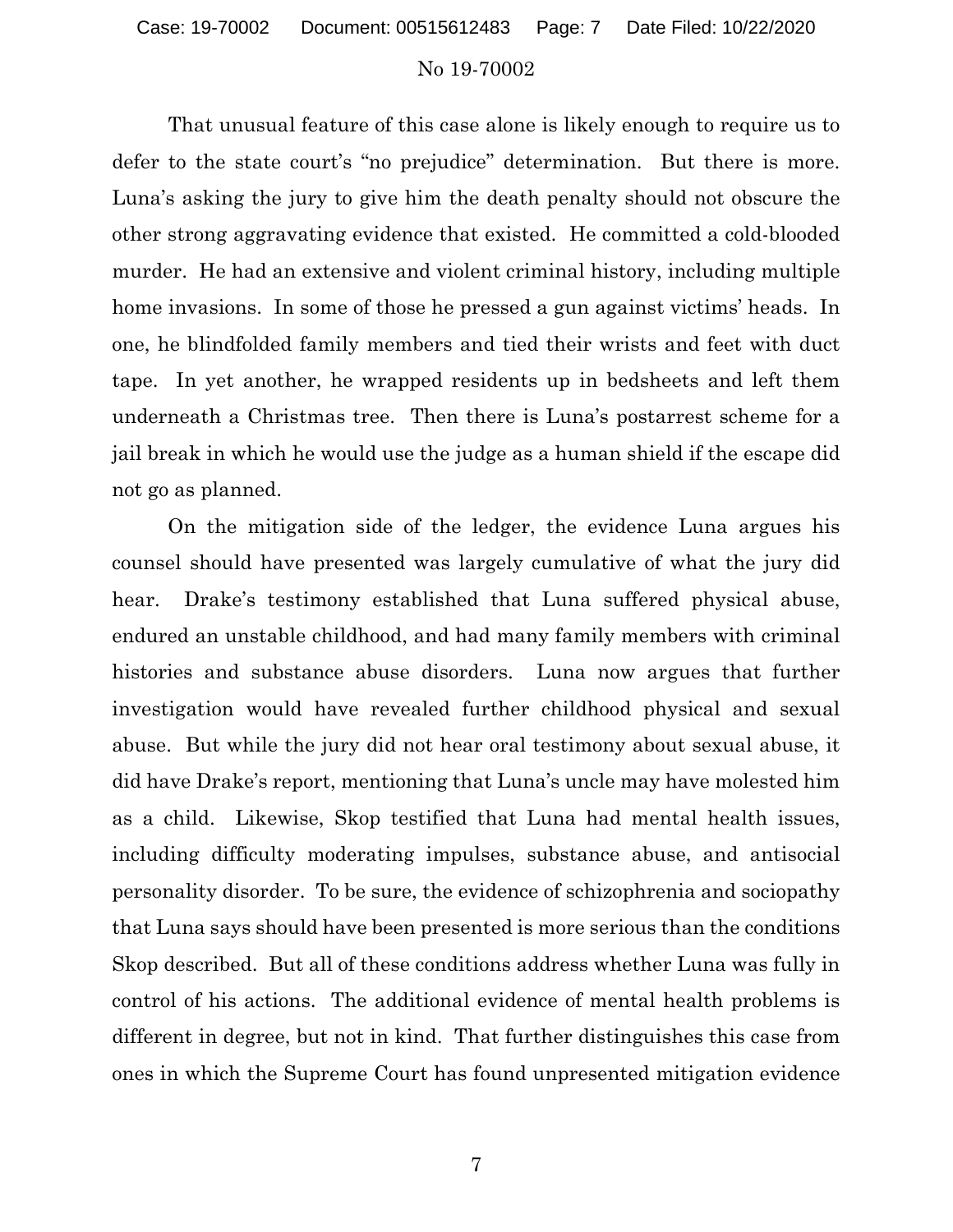# No 19-70002 Case: 19-70002 Document: 00515612483 Page: 8 Date Filed: 10/22/2020

to be prejudicial under the lens of AEDPA deference. *See, e.g.*, *Porter*, 558 U.S. at 41−43; *Rompilla*, 545 U.S. at 382.

To sum up, a state court may have been able to conclude that the failure to present mitigating evidence of sexual abuse and mental health conditions prejudiced the outcome of Luna's trial. But for the reasons we have explained, at best for Luna, prejudice was debatable under *de novo* state court review. That means the state court did not have to find prejudice. As a result, its "no prejudice" ruling was not unreasonable, and we lack authority to grant federal habeas relief.

### III.

Luna also appeals the district court's refusal to hold an evidentiary hearing. He does not need a certificate of appealability on this issue. *Norman v. Stephens*, 817 F.3d 226, 234 (5th Cir. 2016). But we will consider the issue only if it is "corollary to" the constitutional violation on which we authorized an appeal. *See id.* (quoting *Alix v. Quarterman*, 309 F. App'x 875, 878 (5th Cir. 2009) (per curiam)); *see also Alix*, 309 F. App'x at 878 ("[N]on-constitutional claims are only considered to the extent that they are connected to a claim on which a COA is granted."). Insofar as Luna appeals the district court's denial of a hearing to establish either the inadequate assistance of state habeas counsel, or the inadequacy of his trial counsel for grounds other than those we granted a certificate of appealability on, his appeal is not properly before us. *See id.*

As for his hearing request on the *Strickland* "mitigation evidence" claim on which we did allow an appeal, the district court did not abuse its discretion in denying a hearing. As we have held, the state court's determination that the lack of mitigation evidence did not prejudice Luna was not unreasonable even if we assume that his trial counsel was ineffective. Questioning his